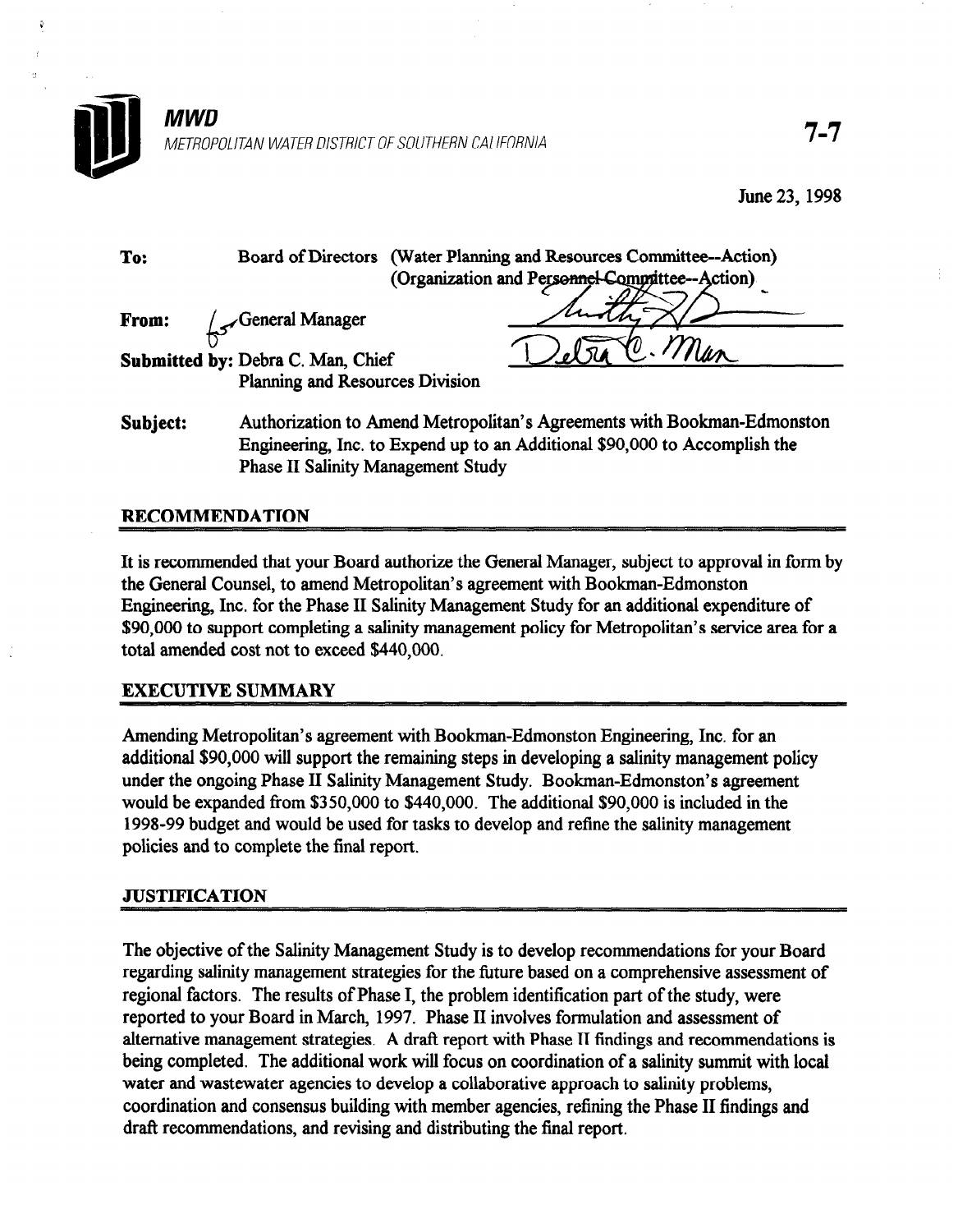We are planning to conduct numerous meetings with member agencies and other concerned parties to refine the draft recommendations. The salinity outcome of a CALFED plan as well as how other water quality parameters affect Metropolitan's customers will also be incorporated into the remaining debate on salinity management. It is important that the final salinity management policy be recognized as achieving regional equity among the member agencies.

# ALTERNATIVES TO PROPOSED ACTION

### Use Metropolitan Staff

Metropolitan could determine not to amend the agreement and use staff to perform these services which would result in a delay in schedule and loss in expertise in completing the final critical stages of resolving policy issues.

### Reissue Request For Proposal

Metropolitan could reinitiate the request for proposal selection process for a new consultant to perform this work; however, a competitive process was previously used and Bookman-Edmonston was selected as the most qualified candidate out of three respondents.  $R_{\text{E}}$  increased and process would result in increased administrative control increased and loss  $\mu$ in continuity in the final state of result in the case administrative of resolutions of resolving policy is a stage of the stage of the stages of the stages of the stages of the stages of the stages of the stages of the st

### ACTIONS AND MILESTONES

Key milestones for the study are as follows:

 $\overline{\phantom{a}}$  $\overline{\phantom{a}}$ Start investigation Complete Phase I Complete Phase II Draft Adopt Policy and Action Plan **Final Report** 

<u>Milestone</u> Fiscal Year 1996-97 Fiscal Year 1996-97 Fiscal Year 1997-98 Fiscal Year 1998-99 Fiscal Year 1998-99

# CEQA COMPLIANCE / ENVIRONMENTAL DOCUMENTATION

The proposed study is exempt from the California Environmental Quality Act because it does not involve activities affecting environmentally sensitive assets.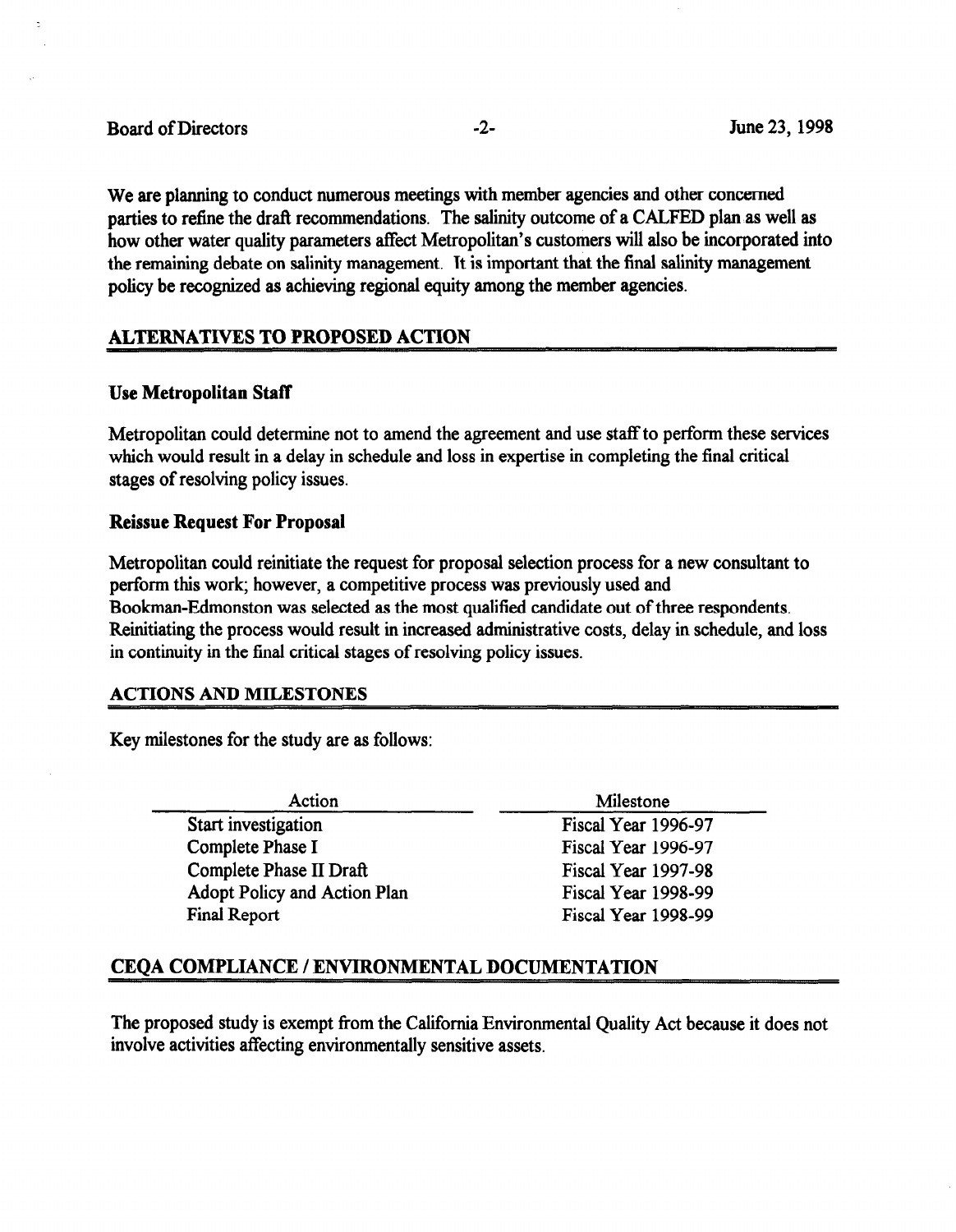#### CONTRACT SUMMARY

| <b>Contract Status:</b>                                                                                           |  | Amendment No. 2   Type of Selection:          | competitive Proposals,<br><b>RFP No. 243</b> |
|-------------------------------------------------------------------------------------------------------------------|--|-----------------------------------------------|----------------------------------------------|
| <b>Contract Form:</b>                                                                                             |  | Professional Services   Firms Receiving RFP:: | 23                                           |
| <b>Contract Type:</b>                                                                                             |  | Time and Material   Proposals Submitted:      |                                              |
| <b>Evaluation Criteria:</b><br>Evaluation based on qualifications, expertise, methodology, and cost effectiveness |  |                                               |                                              |

#### **MBE/WBE**

RFP No. 243 established certified Minority-Owned Business Enterprise (MBE) and certified Women-Owned Business Enterprise (WBE) anticipated levels of participation at 15 percent and 5 percent, respectively. Lee and Ro, Inc. and The Solis Group are the respective MBE and WBE subcontractors. To date, we have spent about \$44,000 for MBE services and \$13,000 for WBE services under current contract. Under the new amendment, the WBE participation will continue with final participation in the four to five percent range. The services of MBE subcontractor are complete and its portion of the total contract will decline from present 12.6 percent participation to 10 percent as the contract is expanded.

#### DETAILED REPORT

Bookman-Edmonston Engineering, Inc. and its subconsultant team were competitively selected under RPP No. 243 to conduct the Phase II Salinity Management Study based on qualifications and approach. A draft report with Phase II findings and recommendations is being prepared. Based on the progress to date, staff in concert with participating member agencies, have concluded that additional work is needed to complete the study. The additional work will focus on coordination of a salinity summit with local water and wastewater agencies to develop a collaborative approach to salinity problems, coordination and consensus building with member agencies, refining the Phase II findings and draft recommendations, and revising and distributing the final report.

The additional \$90,000 will support the remaining steps in developing a salinity management policy under the ongoing Phase II Salinity Management Study. Bookman-Edmonston's agreement would be expanded from \$350,000 to \$440,000. The additional \$90,000 is included in the 1998-99 budget. The \$90,000 amendment will support tasks needed to achieve closure on policy and to complete the final report.